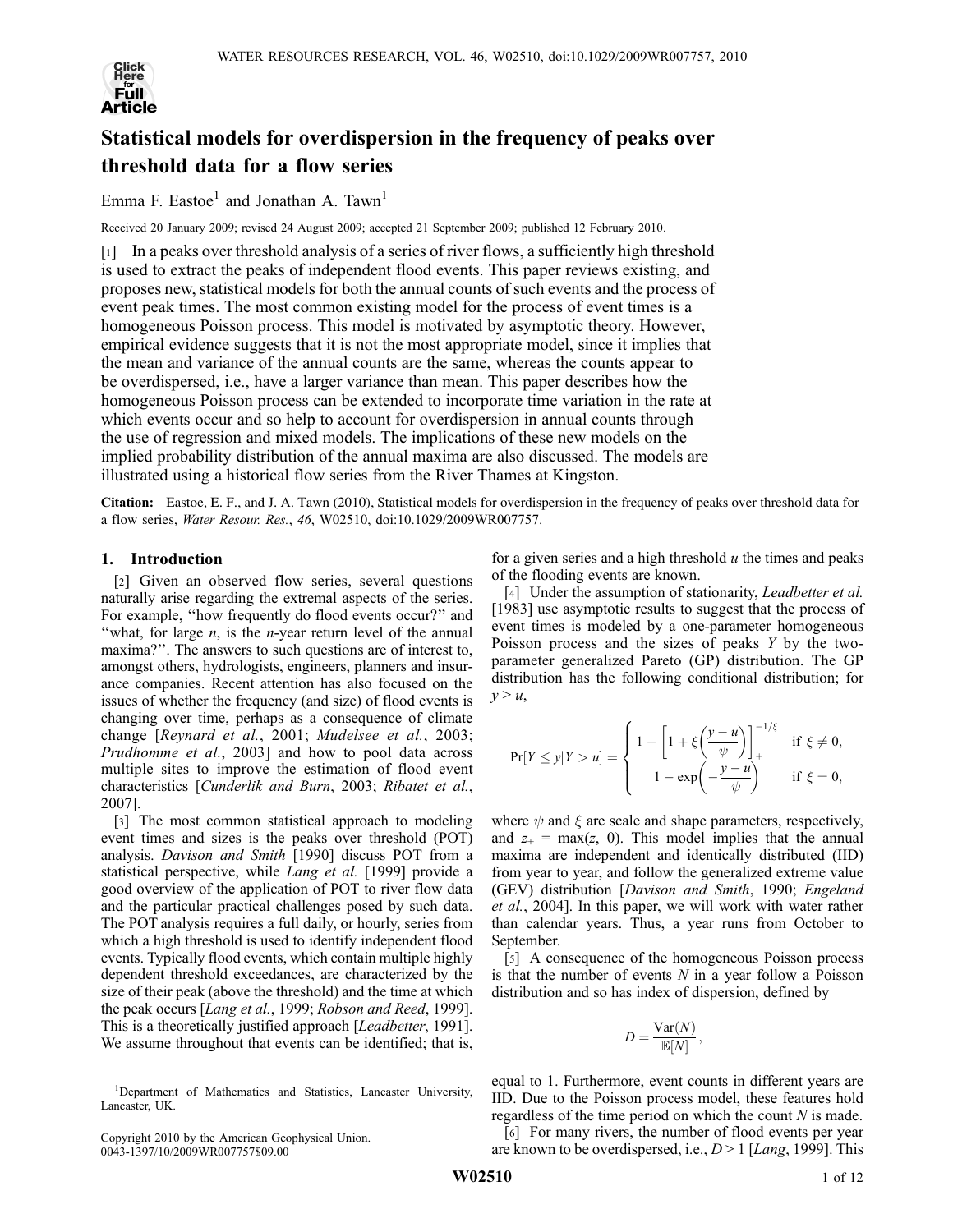

Figure 1. (left) Daily mean flow  $(m^3 s^{-1})$  of River Thames at Kingston and (right) total daily rainfall (mm) measured in Oxford. Both data sets are for the period 1 January 1883 until 31 December 2006.

suggests that the homogeneous Poisson process model for event times might not be entirely appropriate. In this case, Lang [1999, and references therein] retain the IID assumption for N, but replace the Poisson distribution with the negative binomial distribution which exhibits overdispersion. Such a model is also attractive since, a special case of it, when combined with the GP model for the size of peaks, implies a generalized logistic (GL) distribution for the annual maximum flow, which is the preferred distribution used to model UK annual maxima flow series [Robson and Reed, 1999]. However, the assumption that the annual maxima are IID over different years is retained.

[7] The three main problems with using the negative binomial model for the number of events in a year are that it does not have the theoretical justification of the Poisson model, it is not as easily extended to a model for the full process of events and it assumes that the number of events and annual maxima are IID from year to year. In this paper, we discuss a new model for the full process which is motivated by an alternative formulation of the negative binomial model. This full process model retains the asymptotically motivated Poisson process, but assumes that the process is inhomogeneous with a time varying rate parameter. It allows overdispersion in the counts  $N$ , regardless of the time period over which the count is made and no longer requires that the counts and annual maxima be IID. The inhomogeneous Poisson process model is more realistic than the homogeneous model since it is well known that both flow series themselves and the processes which cause flood events, such as heavy rainfall and soil moisture, are time varying.

[8] In the inhomogeneous Poisson process model, we explain time variation in the rate parameter using a regression component and a random component. The former is useful if some (or all) of the necessary explanatory variables (covariates) are available and the latter if some (or all) of these

required covariates are unavailable. Such a model reflects the underlying physical processes more realistically, so should improve the model fit and thus increase our confidence in the return levels estimated by subsequent extrapolation. Further, the inclusion of any available observed covariates allows an assessment to be made of how the frequency of events varies not just in time, but also in response to the covariates. The inclusion of regression and random components does increase model complexity, but we believe that this is outweighed by the benefits described.

[9] The data are introduced in section 2. Statistical models for the annual counts of flood events are discussed in section 3 and for the full process of events in section 4. In both cases, the implication on the distribution for the annual maximum is discussed. Methods of statistical inference for the count and process models are presented in section 5. To illustrate the methods, a full model fit of the data is given in section 6. Conclusions and suggestions for further extensions to the model, including allowing the GP parameters to vary in time, are given in section 7.

[10] Many of the models to be discussed use statistical methods which are commonly used in other applications by the statistical community; however, some of them are novel to either (or both of) the analysis of extreme events and/or flood frequency modeling. We try to indicate where this is the case.

## 2. Exploratory Analysis of Case Study Data

[11] The case study is on the River Thames at Kingston, since a long historical data set of the daily mean flow  $(m^3 s^{-1})$ is available at this site (1 January 1883 to 31 December 2007). This data set, shown in Figure 1, was obtained from the UK National River Flow Archive at http://192.171.153. 213/data/nrfa/index.html. Event identification was carried out using the following algorithm. A high threshold for the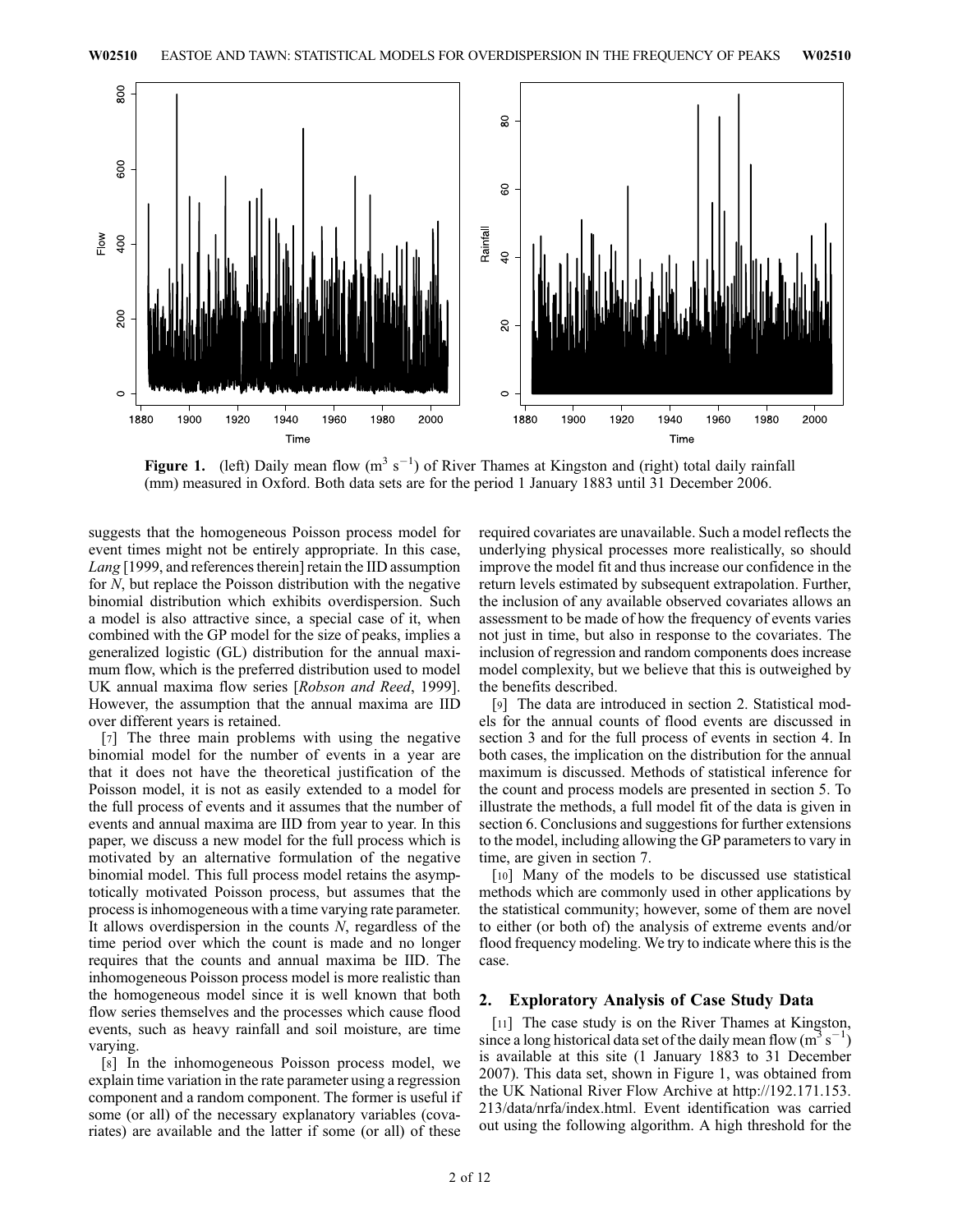

Figure 2. (left) Observed number of flow events per year for Kingston data and (right) autocorrelation function for these counts. The sample mean of 3.3 is shown by a horizontal dashed line on the observed flows, whereas the dashed lines on the autocorrelation plot show approximate 95% confidence intervals for the null hypothesis that  $\rho = 0$ .

flow data was first specified and threshold exceedances extracted. Any exceedances separated by more than  $m$  days of consecutive nonexceedances were assumed to come from independent events. Conversely, any exceedances separated by at most *m* consecutive days of nonexceedances were assumed to come from the same events. The times of events are defined as the day on which the peak flow in the event occurred. For the Kingston data, following this procedure with  $m = 2$  days and a threshold of 200 m<sup>3</sup> s<sup>-1</sup> produced an average of 3.3 events per year. This follows standard practice in the analysis of river flow series in which typically thresholds with an average of either 1, 3 or 10 exceedances are used [Robson and Reed, 1999].

[12] The variance in the number of events per year is 5.7, which implies that the number of events are indeed overdispersed with  $D = 1.71$ . A number of parametric tests exist for testing the null hypothesis that  $D = 1$  [Karlis and Xekalaki, 2000; Lang et al., 1999]. Instead, we considered a Monte Carlo experiment in which a large number of homogeneous Poisson processes, of the same length of the observed process and also having a mean number of 3.3 events per year, were simulated. A sampling distribution of the index of dispersion was thus derived under the null hypothesis of  $D = 1$ . From this sampling distribution, a 95% tolerance interval for  $D = 1$  was found to be (0.757, 1.243), suggesting that the observed data are inconsistent with a homogeneous Poisson process.

[13] Figure 2 shows the number of events observed in each of the years and the associated autocorrelation function of these counts. These suggest that there may be some year-toyear dependence in the number of events, particularly since runs of consecutive years have similar numbers of events. This is inconsistent with both the homogeneous Poisson process and IID negative binomial models. Further, since the

events themselves are assumed to be independent, we do not believe that the numbers of events should be dependent from year to year. Instead, we suggest that such dependence is induced by the dependence structures of the underlying covariates, rather than being a genuine feature of the counts themselves.

[14] To try to ascertain whether or not this is the case, in addition to the flow data, we also have daily total rainfall (mm) at a site in Oxford. These data, also shown in Figure 1, will be used as a covariate in the regression component of our models. In this context, catchment averaged rainfall would have been a preferable covariate; however, it was unavailable for the time period required. The rainfall data were extracted from the UK Meteorological Office MIDAS Land Surface Observation data set through the British Atmospheric Data Centre; see http://badc.nerc.ac.uk/data/ukmo-midas/ for details.

## 3. Existing Models for Annual Counts

[15] In this section, we review two models for the number of events per year and show that each of these models, when combined with the GP distribution model for the peak event sizes, can be used to imply a model for the annual maximum flow. While these results are already well established [e.g., Lang, 1999], a brief review serves to introduce notation and motivate the models introduced in the following section.

[16] Let the random variables  $N_i$  and  $M_i$  represent the number of events and the annual maximum flow in year  $i$ , respectively. Both models in this section involve the assumption that the counts  $N_i$  are an IID sample from a probability distribution and that the event peaks are an IID sample from a GP distribution. These models imply that the annual maxima  $M_i$  are an IID sample.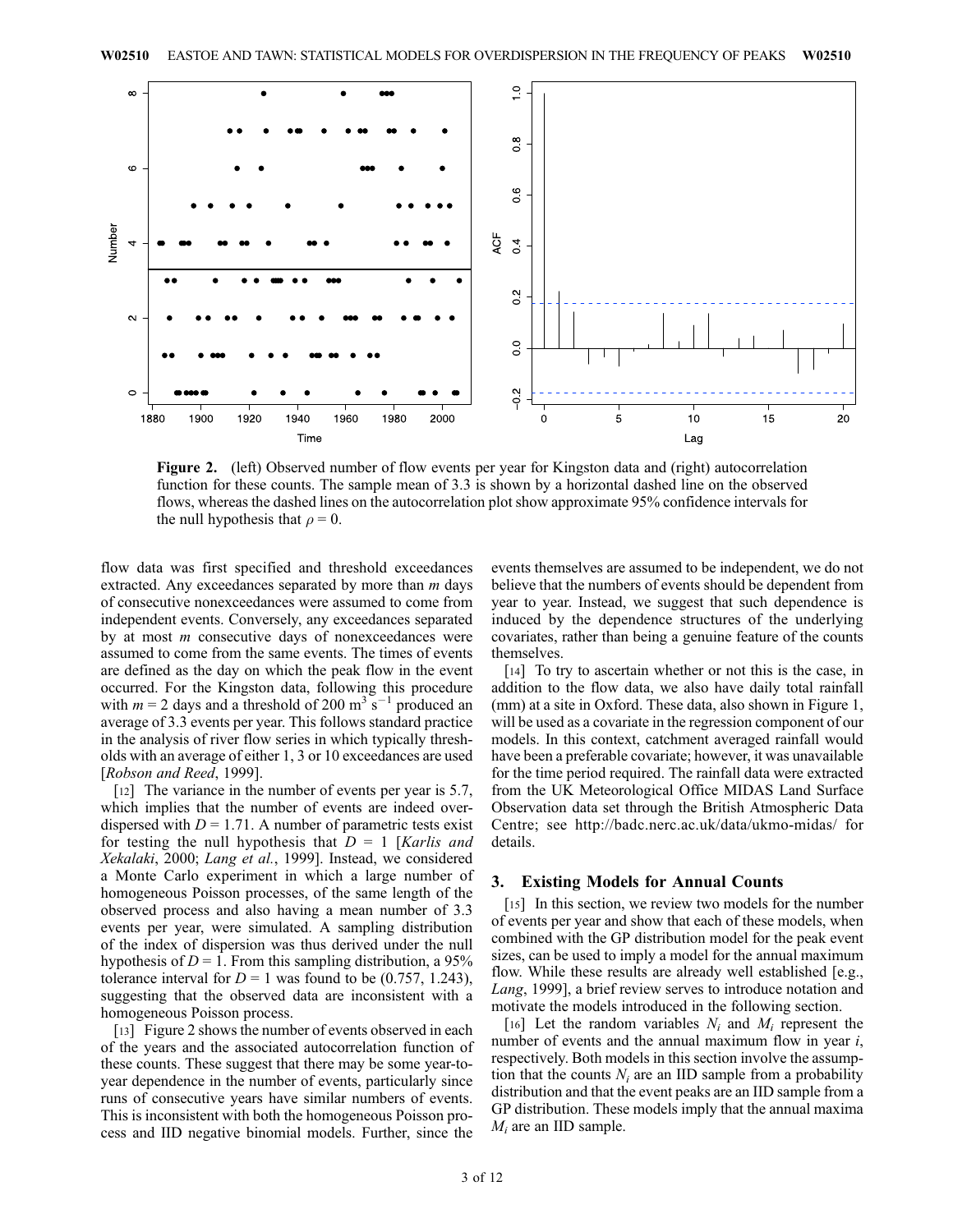Table 1. Expectations, Variances, Index of Dispersion, and Implied Distribution for the Annual Maximum  $M_i$  for Poisson and Negative Binomial Models for Annual Counts

| Model for Counts             | $E[N_i]$  | $Var(N_i)$                   | $\prime$             | $M_i$                     |
|------------------------------|-----------|------------------------------|----------------------|---------------------------|
| Poisson<br>Negative binomial | $\lambda$ | $\lambda(1 + \lambda\alpha)$ | $1 + \lambda \alpha$ | <b>GEV</b><br>Extended GL |

[17] In the first model, the counts  $N_i$  are assumed to be an IID sample from a Poisson distribution with mean  $\lambda > 0$ . The Poisson distribution has a probability mass function

$$
Pr[N_i = n] = \frac{\lambda^n \exp\{-\lambda\}}{n!}, n = 0, 1, 2, .... \tag{1}
$$

The expectation, variance, and index of dispersion for  $N_i$ under this model are given in Table 1. A consequence of the Poisson and GP models is that the annual maximum has a GEV distribution [Davison and Smith, 1990; Engeland et al., 2004], for  $x > u$ ,

$$
G(x) = \Pr[M_i \le x] = \begin{cases} \exp\left\{-\left[1 + \xi\left(\frac{x-a}{b}\right)\right]^{-1/\xi}\right\} & \text{if } \xi \ne 0, \\ \exp\left\{-\exp\left[-\left(\frac{x-a}{b}\right)\right]\right\} & \text{if } \xi = 0, \end{cases}
$$
\n(2)

where  $a = u + \psi(\lambda^{\xi} - 1)/\xi$ ,  $b = \psi \lambda^{\xi}$  and, for the case  $\xi = 0$ , using the limits  $a \rightarrow \psi \log \lambda$  and  $b \rightarrow \psi$  (as  $\xi \rightarrow 0$ ). See section A1 for details.

[18] For the second model, the  $N_i$  are assumed to be an IID sample from the two-parameter negative binomial distribution. The negative binomial distribution is often derived from a Poisson distribution with a rate  $\lambda_i$ , which is a random variable. In particular, the following two models for  $N_i$  are equivalent.

$$
N_i \sim \text{Poisson}(\lambda_i), \lambda_i = \lambda \gamma_i \text{ and } \gamma_i \sim \text{Gamma}(1/\alpha, 1/\alpha)
$$

and

$$
N_i \sim \text{Negative binomial}(1/\alpha, 1/(1 + \lambda \alpha)), \tag{3}
$$

where  $\lambda > 0$  and  $\alpha > 0$  [*Poortema*, 1999]. The parameter  $\alpha$ accounts for the dispersion in the expected number of events from year to year. In the case in which  $\alpha \rightarrow 0$ , the variance of the  $\gamma_i$  tends to zero, so that all  $\gamma_i \rightarrow 1$ , and the model reduces to the Poisson model described in equation (1).

[19] Both formulations of this second model assume that the  $N_i$  are independent of year to year. In the first, this follows by assuming that the  $\gamma_i$  are independent from year to year. Here the gamma probability density function and negative binomial probability mass function are, respectively,

$$
f(x) = \frac{(1/\alpha)^{1/\alpha}}{\Gamma(1/\alpha)} x^{-1/\alpha - 1} \exp\{-x/\alpha\}, x > 0
$$
 (4)

and

$$
Pr[N_i = n] = \frac{\Gamma(n + 1/\alpha)}{n!\Gamma(1/\alpha)} \times \left(\frac{1}{1 + \lambda\alpha}\right)^{1/\alpha} \left(1 - \frac{1}{1 + \lambda\alpha}\right)^n, n = 0, 1, 2, \dots,
$$

where  $\Gamma(s) = \int_0^\infty x^{s-1} e^{-x} dx$  is the gamma function. The expectation, mean, and index of dispersion of  $N_i$  under the negative binomial model are given in Table 1.

[20] As a consequence of the negative binomial model for  $N_i$  and the GP model for the event peaks, the annual maxima have the following distribution, for  $x > u$ .

$$
H_r(x) = \begin{cases} p^r \left\{ 1 - (1-p) \left( 1 - \left[ 1 + \xi \left( \frac{x-u}{\psi} \right) \right]_+^{-1/\xi} \right) \right\}^{-r} & \text{if } \xi \neq 0, \\ p^r \left\{ 1 - (1-p) \left( 1 - \exp \left( -\frac{x-u}{\psi} \right) \right) \right\}^{-r} & \text{if } \xi = 0, \end{cases}
$$

$$
\begin{pmatrix} P & P & P \\ P & P & P \end{pmatrix} \begin{pmatrix} P & P & P \\ P & P & P \end{pmatrix} \begin{pmatrix} P & P & P \\ P & P & P \end{pmatrix} \tag{5}
$$

where  $p = 1/(1 + \lambda \alpha)$  and  $r = 1/\alpha$  (see section A2 for details). This is a four-parameter extension of the three-parameter GL distribution, which occurs as a special case when  $\alpha = 1$ . Note that the negative binomial distribution with  $\alpha = 1$  is referred to as the geometric distribution.

## 4. Models for Processes

## 4.1. Introduction

[21] The models in this section all attempt to explain how the rate at which events occur varies over time. All of these models are based on an inhomogeneous Poisson process, parameterized by a rate  $\lambda(t) \geq 0$  which varies with time (and/or additional explanatory variables). An important consequence of the Poisson process model, which we will make use of and was hinted at in section 1, concerns the random variable  $N(A)$  which represents the number of events in the time interval A. Assuming an inhomogeneous Poisson prothe met val A. Assuming an impompeneous 1 of process the distribution of  $N(A)$  is Poisson with mean  $\int_A \lambda(t) dt$ . In our example, the time at which an event occurs is known only to the nearest day, so the integral is approximated by a sum over the rate parameter for the days in the interval A.

[22] A second consequence of the Poisson process model is that the integrated interevent times are IID with a standard exponential distribution. We will use this result for model diagnostics. Further theoretical details on Poisson processes are given by *Cox and Isham* [1980] and *Kingman* [1993].

[23] We also require the following notation. Let  $Y_{ij}$  represent the average flow on day *j* of year  $i \in \{1, ..., k\}$ , where k is the number of years for which data are available. Define the indicator function  $\delta_{ij}$  to denote the occurrence of an event peak on day  $j$  of year  $i$ , so that

$$
\delta_{ij} = \begin{cases} 1 & \text{if there is an event peak on day } j \text{ in year } i, \\ 0 & \text{otherwise.} \end{cases}
$$
 (6)

#### 4.2. Regression Models

[24] The most natural model for the sequence  $\{\delta_{ii}\}\$ is as a sequence of Bernoulli variables, with the probability of an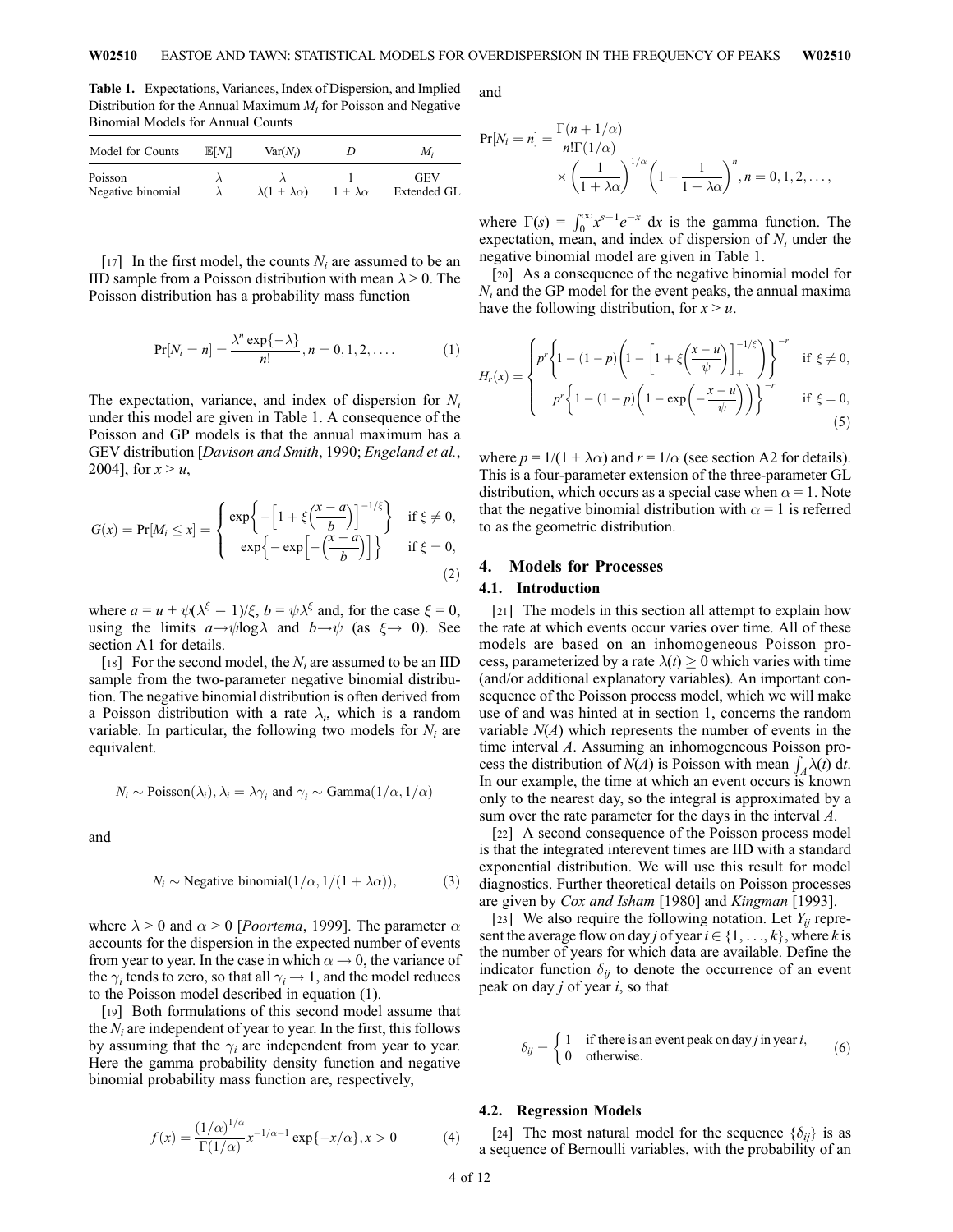event  $\lambda_{ij} = Pr[\delta_{ij} = 1]$  taken to be a function of a  $p \times 1$  vector of covariates  $x_{ij}$ . The covariates may themselves be time varying. Further, they may vary at different temporal scales. For example, some covariates may only vary between years, some between months, and others between days. The covariates may also include seasonal indicators or functions (e.g., seasonal sinusoids).

[25] Since by definition events are rare, within any year  $i$ , the probability of an event  $\lambda_{ij}$  will be close to zero for most j. Consequently, the expected number of events per year  $\sum_{j=1}^{365} \lambda_{ij}$  will be small and so by the Poisson approximation to the Binomial distribution, an appropriate model for the number of events per year is  $N_i \sim \text{Poisson}(\sum_{j=1}^{365} \lambda_{ij})$ .

[26] For the same reason, we can approximate the sequence of Bernoulli trials by a Poisson process with a rate parameter  $\lambda_{ij}$  on day j in year i. This is the asymptotically motivated model for the rate of extreme events [Davison and Smith, 1990]. Although this model formerly implies that two or more events could occur per day, the probability of this is of order  $\lambda_{ij}^2$  and is therefore very small. Then a standard model for  $\lambda_{ij}$  as a function of covariates is

$$
\lambda_{ij} = g(\beta' \mathbf{x}_{ij}),\tag{7}
$$

where the function g is chosen to ensure that  $\lambda_{ij} \geq 0$  and  $\beta$  is the  $p \times 1$  vector of regression coefficients. A popular choice of g is the exponential function,  $g(x) = \exp(x)$ ; such a model is referred to as either as a Poisson regression model or as a generalized linear model with log-link function [McCullagh and Nelder, 1989].

[27] This model implies that the annual number of events is independent from year to year, but is not identically distributed with

$$
N_i \sim \text{Poisson}(\lambda_i), \text{where } \lambda_i = \sum_{j=1}^{365} \lambda_{ij}.
$$
 (8)

From this model for the annual counts  $N_i$ , it follows that the annual maxima  $M_i$  are independent but nonidentically distributed, following a GEV distribution with location and scale parameters which change on a year-to-year basis. In particular, in equation (2), the parameters a and b become  $a =$  $u + \psi(\lambda_i^{\xi} - 1)/\xi$  and  $b = \psi \lambda_i^{\xi}$ , where  $\lambda_i$  is given by equation (8).

[28] A special case of the regression model described in equation (7) is when the covariates available only vary between years, i.e.,  $\mathbf{x}_{ij} = \mathbf{x}_i$  for all j in a given year i. If this is the case, then the covariate model alone cannot capture any within-year variation and  $\lambda_{ij} = g(\beta' \mathbf{x}_i)$  for all j in a given year *i*. Consequently, the distribution of the annual counts  $N_i$ remains the same as in equation (8), except that the mean parameter  $\lambda_i$  becomes  $\lambda_i = \sum_{j=1}^{365} \lambda_{ij} = 365g(\beta' \mathbf{x}_i)$ .

## 4.3. Mixed Models

[29] It is often found that not all of the observed variability in the rate is accounted for by the regression model just described. One way to account for some of this extra variation is to include what is often referred to as a ''random effect'' term into the model for  $\lambda_{ij}$ . We illustrate such a model by including an annual random effect, although random effects could be included at any sensible temporal scale, e.g., decadal, seasonal or monthly scales.

[30] Under the annual random effects model, we have a Poisson process with a rate parameter which takes the form

$$
\lambda_{ij} = \gamma_{i} g(\boldsymbol{\beta}' \mathbf{x}_{ij}), \, \gamma_i \sim \text{Gamma}(1/\alpha, 1/\alpha), \tag{9}
$$

where the random variable  $\gamma_i$  is often referred to as a random effect. The random effects are taken to have the Gamma $(1/\alpha,$  $1/\alpha$ ) distribution in analogous to the alternative representation of the negative binomial model in equation (4). The parameter  $\alpha$  quantifies any extra annual variability in the rate which is not explained by the regression part of the model and so the  $\gamma_i$  can be interpreted as covariates, on the annual scale, which are unobserved. The simplest model is to take the  $\gamma_i$  to be independent from year to year. However, a more flexible model, in particular given their interpretation as covariates, is for the random effects to retain the Gamma $(1/\alpha, 1/\alpha)$  marginal distribution, but to introduce some year-to-year dependence. As a consequence of allowing dependence in the random effects, the distributions of both the annual counts  $N_i$ and the annual maxima  $M_i$  will be neither independent nor identically distributed.

[31] The mathematical details of one possible dependence model, in which the sequence of random effects are taken to have a first-order autoregressive structure, is given in section A3. This model requires only one additional parameter  $-1 \le \rho \le 1$ , which describes the association between consecutive random effects. If  $\rho = 0$ , the random effects are independent, whereas if  $\rho > 0$  ( $\rho < 0$ ) the random effects are positively (negatively) associated.

[32] The distributions of the annual counts  $N_i$  and annual maxima  $M_i$  implied by the mixed model are both dependent and nonidentically distributed with

$$
N_i \sim \text{Negative binomial}\left(1/\alpha, 1/\left(1 + \alpha \sum_{j=1}^{365} g(\beta' \mathbf{x}_{ij})\right)\right). (10)
$$

Consequently the annual maxima follow the extended GL distribution of equation (5) with  $p = 1/(1 + \lambda \alpha)$  replaced by  $p = 1/(1 + \alpha \sum_{j=1}^{365} g(\beta' \mathbf{x}_{ij}))$ . Dependence in the random effects also affects the distribution of the maximum of  $m$ -consecutive years  $M_i^{(m)} = \max\{M_i, \ldots, M_{i+m-1}\}\$ , although we do not discuss this further.

[33] A special case of the mixed model occurs when no covariates are observed. In this case, the mixed model can only capture variation in the rate parameter at the same time scale as the random effects. For example, with annual random effects, we can only account for year-to-year variation in the rate. In fact, the negative binomial model for  $N_i$  discussed in section 3 is a consequence of the mixed model with no covariates and IID gamma distributed random effects.

## 4.4. Comments

[34] In the literature, there already exist examples of covariate models being used to model temporal variability in the rate of extreme flow events [Katz et al., 2002; Chavez-Demoulin and Davison, 2005]. Motivated in part by the alternative formulation for the existing negative binomial model for overdispersion in annual counts of flood events, we have introduced the concept of a mixed model, in which the rate parameter is modeled as a function of both covariates and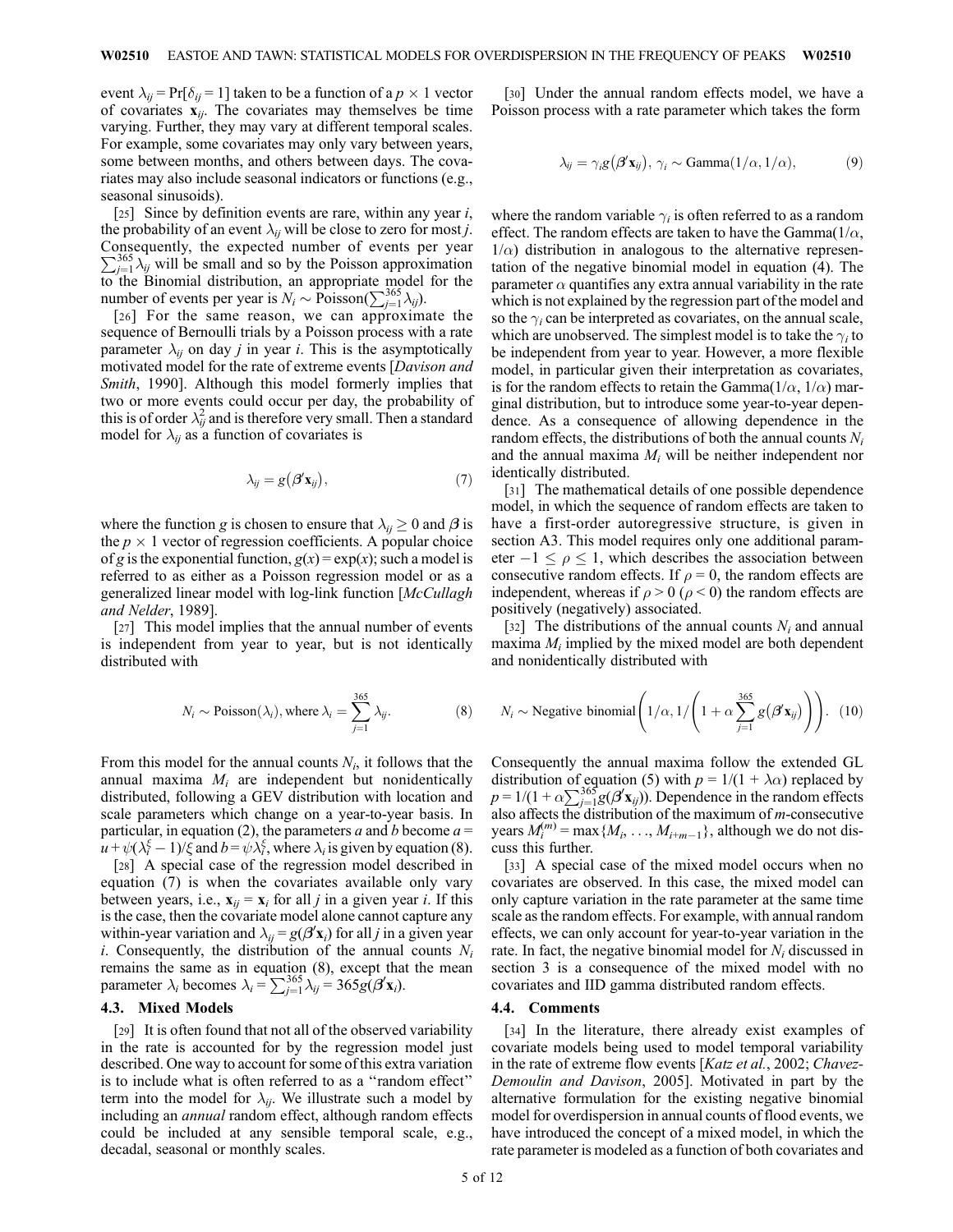random effects. Both the Poisson and negative binomial models for  $N_i$  can be derived as special cases of this model.

[35] The mixed model is an attempt to remedy the three main disadvantages of the negative binomial model which were discussed in section 1. The mixed model provides a consistent Poisson process framework in which to model the time varying rate, regardless of the time scale at which covariates are observed and even whether or not they are observed. It also has, as a special case, the existing negative binomial model. Even if no covariates are observed, temporal variation and dependence can be accounted for by including (dependent) random effects at the necessary temporal scales.

[36] A further advantage of the mixed model is the interpretation of the random effects, as approximating additional, but unobserved, covariates. For example, annual random effects can be thought of as unobserved covariates which only vary from year to year. As such, the estimated random effects can be used to help select suitable covariates for the model (by looking for covariates which display similar structure to the estimated random effects) and also to decide when sufficient covariates have been included in the model (when this is the case, the random effects will show little variability in time). This interpretation helped to motivate the use of dependent random effects, since we believe that the number of events from year to year should be independent (since the events themselves are), and therefore any dependence in the counts is due to dependence in the underlying physical processes which influence the rate at which extreme events occur.

## 5. Inference

## 5.1. Selection of Inference Method

[37] A range of inference methods are used for extreme value modeling: probability weighted moments (PWM), maximum likelihood (ML), and Bayesian methods. The PWM approach by *Greenwood et al.* [1979] is widely used when the variables are independent and identically distributed as it has good small sample size properties, but it cannot be used to fit models with random effects or covariates. ML and Bayesian methods both have the flexibility to fit regression models, but for complex models containing random effects, Bayesian methods tend to be most widely used in all other statistical applications. The fundamental reason for this is that Bayesian inference treats random effects as additional unknown parameters and so no difference in methodology is required by their inclusion and they are estimated simultaneously with the model parameters. In contrast, the ML approach treats the random effects as fixed unknowns.

[38] When estimating models containing random effects, ML requires two separate maximizations: one being the likelihood obtained by integrating out the random effects, which is maximized over the model parameters; the other is the likelihood of the random effects given the estimated model parameters. When closed form expressions from integrating out the random effects are not possible, numerical methods are required for the integration [Breslow and Clayton, 1993]. In particular, for our model with dependent random effects, a k-dimensional integral is required, which is computationally demanding and liable to be highly sensitive to the method of numerical integration that is used. However,

even when closed form integration is possible, the ML estimates will not reflect the full uncertainty of the random effects. Therefore, for consistency of inference over the different models, a Bayesian approach is adopted throughout for parameter estimation, as the same approach can be used for all models and the uncertainty is accounted for appropriately.

### 5.2. Bayesian Inference

[39] In Bayesian inference, model parameters are assumed to be unknown and to have an underlying probability distribution (as opposed to being unknown and fixed as in ML). Bayes theorem is used to combine a prior probability distribution for these parameters with the likelihood function for the model (given the observed data) to obtain a posterior probability distribution for the parameters. The estimated posterior distribution is often summarized using the posterior median and  $100(1 - \tau)$ % posterior intervals in analogy with the ML estimate and confidence interval output of a ML fit.

[40] When the form of the statistical model is unknown, model selection is required. As all the models we consider are nested; i.e., a special case of one model leads to another model, a standard method of model selection is to use 95% posterior intervals to see if the estimated parameters are consistent with the simpler model structure. This is the approach we will take. However, formal methods of Bayesian model selection exist such as Bayes factors [Kass and Raftery, 1995; Chib and Jeliazkov, 2001, and Sinharay and Stern, 2005] and DIC [Spiegelhalter et al., 2002], though neither is widely used due to computational problems and theoretical objections, respectively. More generally, Bayesian methods allow for the uncertainty of the model selection to be accounted for in the resulting inferences by treating a range of models as feasible and allowing their ability to fit the data to weight their contribution to the overall inference [Green, 1995].

[41] The main disadvantages of using the Bayesian approach are that it requires a prior distribution for the parameters; the posterior distribution may not have a closed form; and it may be hard to obtain the marginal posterior for a given parameter from the joint posterior for all parameters (particularly for high dimensional models). However there are a wide variety of tools available to simulate from the posterior distribution when it is not possible to sample from it directly. These are collectively known as Markov Chain Monte Carlo (MCMC) methods; two of the simplest being the Gibbs sampler and the Metropolis-Hastings random walk [Gamerman] and Lopes, 2006]. Although not discussed further, a recent series of papers [Rue and Martino, 2007 and Rue et al., 2009] suggest alternatives to MCMC. In addition, for a general introduction to Bayesian inference, see Gilks et al. [1996] and Gelman et al. [2004]. Examples of the use of Bayesian inference in a hydrological context are Reis Jr. and Stedinger [2005] and *Ribatet et al.* [2007].

[42] The Bayesian approach can also be used to obtain a predictive distribution for some future observation. The predictive distribution accounts for parameter uncertainty by averaging over the distribution of the posterior parameters (see *Coles and Tawn* [1996], for an application in extremes). For example, a predictive distribution could be obtained for  $N_i$  or  $M_i$  in future or unobserved years (this is not discussed further in this paper).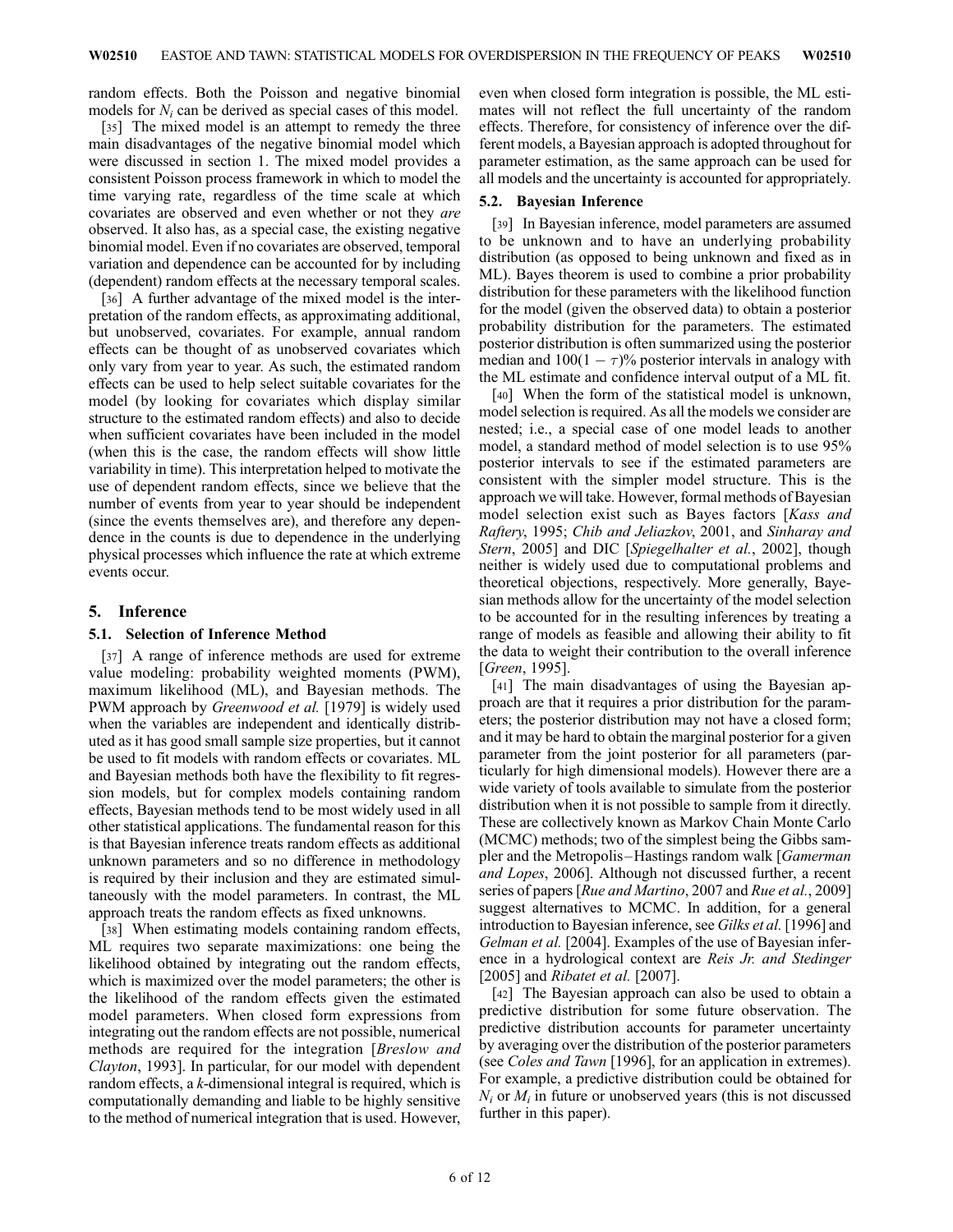#### 5.3. Priors

[43] As mentioned above, in order to undertake a Bayesian analysis, prior distributions must be defined for all the parameters of the model. All parameters in all models are assumed, a priori, to be independent of each other. We then use the following prior distributions.

$$
\lambda \sim \text{Gamma}(a_1, a_2), a_1 > 0, a_2 > 0
$$
  
\n
$$
\alpha \sim \text{Gamma}(b_1, b_2), b_1 > 0, b_2 > 0
$$
  
\n
$$
\beta \sim \text{MVN}(\beta_0, \sigma I), \sigma > 0
$$
  
\n
$$
f = (1 + \rho)/2 \sim \text{Beta}(c_1, c_2), c_1 > 0, c_2 > 0.
$$

The parameters  $a_i$ ,  $b_i$ ,  $c_i$  (i = 1, 2), and  $\sigma$  are referred to as hyperparameters. Values of these are fixed prior to the analysis. The reparameterization of  $\rho$  to r was necessary to improve the convergence features of the MCMC. The remaining priors were chosen either because they were conjugate, or to ensure that parameters took values only on the correct range. Note that we do not need to specify priors for the random effects, since these are implied (where necessary) by the model.

#### 5.4. Existing Models for Annual Counts

[44] We use the Poisson model for annual counts introduced in section 3 as a baseline model for comparison with the more sophisticated models. This model has a single parameter  $\lambda$ . Let  $\mathbf{n} = (n_1, \ldots, n_k)$  be a vector containing the observed numbers of events in each of  $k$  years. Using the priors in section 5.3, the posterior distribution for  $\lambda$  is also gamma but with parameters  $(a_1 + \sum_{j=1}^{k} n_i, a_2 + k)$ .

[45] The negative binomial model (equivalently IID annual random effects with no covariates) has two parameters,  $\alpha$ and  $\lambda$ . Using the priors in section 5.3 and integrating out the random effects, the joint posterior for  $(\lambda, \alpha)$  is proportional to

$$
p(\lambda, \alpha | \mathbf{n}, \mathbf{a}, \mathbf{b}) \propto \lambda^{\sum_{i=1}^{k} n_i + a_1 - 1} \exp\{-a_2 \lambda\} \alpha^{b_1 - 1} \exp\{-b_2 \alpha\}
$$

$$
\cdot \prod_{i=1}^{k} \frac{\Gamma(n_i + 1/\alpha)}{(\lambda + 1/\alpha)^{n_i + 1/\alpha}},
$$

where  $\mathbf{a} = (a_1, a_2)$  and  $\mathbf{b} = (b_1, b_2)$ . It is straightforward to show that, given the implicit Gamma $(1/\alpha, 1/\alpha)$  prior,  $\lambda$ ,  $\alpha$ , and  $n_i$ , the random effects  $\gamma = (\gamma_1, \ldots, \gamma_k)$  are independent with posterior distributions Gamma $(1/\alpha + n_i, \lambda + 1/\alpha)$ .

#### 5.5. Process Models

[46] The regression model has  $p$  parameters (the regression coefficients). Using the prior for  $\beta$  defined in section 5.3, the posterior for  $\beta$  is given by

$$
p(\boldsymbol{\beta}|\boldsymbol{\delta}, \mathbf{x}, \boldsymbol{\beta}_0, \sigma) \propto \exp\left\{-\sum_{i=1}^k \sum_{j=1}^{365} g(\boldsymbol{\beta}'\mathbf{x}_{ij}) - \frac{1}{2\sigma^2} (\boldsymbol{\beta} - \boldsymbol{\beta}_0)'(\boldsymbol{\beta} - \boldsymbol{\beta}_0)\right\}
$$

$$
\cdot \prod_{i=1}^k \prod_{j=1}^{365} g(\boldsymbol{\beta}'\mathbf{x}_{ij})^{\delta_{ij}},
$$

where  $\boldsymbol{\delta} = (\delta_{1,1}, \delta_{1,2}, \ldots, \delta_{k,365})$  is the vector of indicators defined in equation (6) and **x** is the  $365k \times p$  matrix of covariates in which row  $365(i - 1) + j$  corresponds to the covariates for day  $j$  in year  $i$ .

[47] The mixed model with IID random effects has  $p + 1$ parameters,  $p$  regression coefficients, and the dispersion parameter  $\alpha$ . The joint posterior for  $(\beta, \alpha)$  is found by integrating out the random effects to obtain

$$
p(\boldsymbol{\beta}, \alpha | \boldsymbol{\delta}, \mathbf{x}, \boldsymbol{\beta}_0, \sigma, \mathbf{b}) \propto \frac{(1/\alpha)^{k/\alpha}}{\Gamma(1/\alpha)^k} \prod_{i=1}^k \left[ \frac{\Gamma(n_i + 1/\alpha)}{\left(\sum_{j=1}^{365} g(\boldsymbol{\beta}'\mathbf{x}_{ij}) + 1/\alpha\right)^{n_i + 1/\alpha}} \right]
$$

$$
\times \prod_{j=1}^{365} g(\boldsymbol{\beta}'\mathbf{x}_{ij})^{\delta_{ij}} \right] \times \exp\left\{-\frac{1}{2\sigma^2}(\boldsymbol{\beta} - \boldsymbol{\beta}_0)'(\boldsymbol{\beta} - \boldsymbol{\beta}_0)\right\} \alpha^{b_1 - 1} \exp\{-b_2 \alpha\}.
$$

The posterior distribution for the random effects again turns out to be gamma, i.e.,  $\gamma_i|\delta_i, \mathbf{x}_i, \beta, \alpha \sim \text{Gamma}(n_i + 1/\alpha,$  $^{365}_{j=1}g(\beta' \mathbf{x}_{ij}) + 1/\alpha$ ).

[48] The mixed model with dependent annual random effects has  $p + 2$  parameters having in addition the dependence parameter  $\rho$ . The random effects cannot be integrated out of this model, so the joint posterior for the parameters  $\beta$ ,  $\alpha$ , and r ( $\rho$ ) and the random effects  $\gamma = (\gamma_1, \ldots, \gamma_k)$  is given by

$$
p(\boldsymbol{\beta}, \alpha, r, \boldsymbol{\gamma} | \boldsymbol{\delta}, \mathbf{x}, \boldsymbol{\beta}_0, \sigma, \mathbf{b}, \mathbf{c})
$$
  
\n
$$
\propto \prod_{i=1}^k \left( \exp \left\{ - \sum_{j=1}^{365} \gamma_i g(\boldsymbol{\beta}' \mathbf{x}_{ij}) \right\} \prod_{j=1}^{365} \left[ \gamma_i g(\boldsymbol{\beta}' \mathbf{x}_{ij}) \right]^{\delta_{ij}} \right)
$$
  
\n
$$
\times \prod_{i=1}^k f(\gamma_i | \alpha) \prod_{i=2}^k \phi_2(z_{i-1}, z_i) \prod_{i=2}^{k-1} \phi(z_i)^{-2} \phi(z_1)^{-1} \phi(z_k)^{-1}
$$
  
\n
$$
\times \alpha^{b_1-1} e^{-b_2 \alpha} r^{c_1-1} (1-r)^{c_2-1} \exp \left\{ - \frac{1}{2\sigma^2} (\boldsymbol{\beta} - \boldsymbol{\beta}_0)' (\boldsymbol{\beta} - \boldsymbol{\beta}_0) \right\},
$$

where f,  $\phi$ , and  $\phi_2$  are probability density functions of the Gamma( $1/\alpha$ ,  $1/\alpha$ ), see equation (4), standard normal and bivariate normal distributions respectively, and  $z_i = \Phi^{-1}(F(\gamma_i))$ , where  $\Phi$  and F are distribution functions associated with  $\phi$ and f respectively. The bivariate normal distribution, in this case has mean  $\mathbf{0}$ , unit variances and correlation  $\rho$ .

[49] In all cases, including the independent random effects, a Metropolis –Hastings random walk algorithm is required to draw a sample from the joint posterior distribution for the parameters, via the conditional posterior distributions. Only the regression parameters could be updated using a block update.

## 6. Case Study Data Analysis

## 6.1. Introduction

[50] Since we saw in section 2 that there is significant evidence for overdispersion in the annual counts, we start with the negative binomial model for annual counts (Model 1). We then fit the mixed model with dependent random effects but no covariates (Model 2), the regression model (Model 3) and finally the mixed model with either independent (Model 4) or dependent random effects (Model 5). As an example of what we mean by nested models, Model 1 is nested inside Model 2.

[51] For each of these models we present a range of diagnostic summaries. We estimate parameters using the posterior median (PM) and parameter uncertainty using a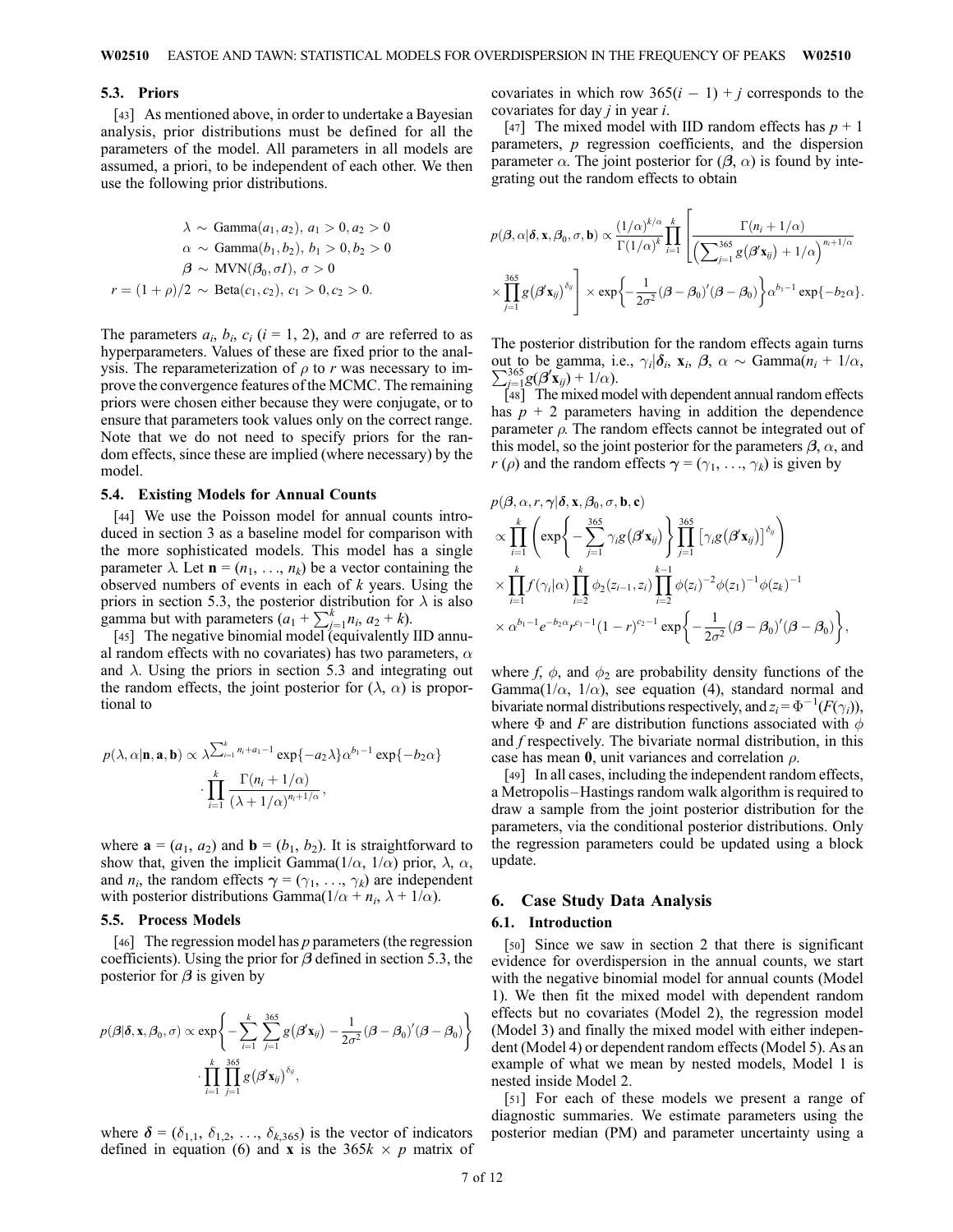

**Figure 3.**  $(a-e)$  Estimated expected annual counts (lines) for all five fitted models. Observed numbers of events are shown by dots, and the overall sample mean is shown by a horizontal dashed line. (f) Box plots of these estimated expected annual counts.

95% posterior interval. A plot of the PM estimate of the expected number of events in each observed years is provided as a goodness-of-fit diagnostic. These expected numbers are estimated, where appropriate, conditionally on the estimated random effects and the observed covariates. Goodness of fit for the regression and mixed models is also assessed though a quantile-quantile (QQ) plot of the posterior integrated intensity, with a good model fit indicated by points lying close to the 45<sup>°</sup> line. The basis for these QQ plots is that, as mentioned in section 4, the estimated intensities integrated between consecutive events should be a random sample from the exponential distribution with rate 1 [Cox and Isham, 1980].

## 6.2. Results

[52] Model 1 has two parameters,  $\lambda$  and  $\alpha$ . It was assumed a priori that  $\lambda \sim \text{Gamma}(1, 1)$  and  $\alpha \sim \text{Gamma}(1, 1)$ . The model fit did not appear to be sensitive to the use of alternative prior parameters. The PM's (95% posterior intervals) for the two parameters are  $\lambda = 3.26$  (2.85, 3.75) and  $\alpha = 0.300$  $(0.153, 0.509)$ . Note that  $\alpha$  is significantly greater than 0 but significantly less than 1. The former result confirms that there is evidence of overdispersion in the data; hence, this model is preferable to assuming that the annual counts are IID Poisson. The latter result suggests that the counts do not follow a geometric distribution and therefore the GL distribution is inappropriate as a model for the annual maxima.

[53] A plot of the estimated mean number of events per year under this model is given in Figure 3a. This shows that the random effects shrink the estimated number of events in each year toward the overall across-years mean  $\lambda$ . The shrinkage effect is perhaps better illustrated by the box plot of the estimated mean numbers of events in a year shown in Figure 3f.

[54] Model 2 has three parameters,  $\lambda$ ,  $\alpha$ , and  $\rho$ . The prior distributions for  $\lambda$  and  $\alpha$  were the same as for Model 1, and we took, a priori,  $\frac{\rho+1}{2}$   $\sim$  Beta(3, 3). The PM's (95% posterior intervals) for the parameters are  $\lambda = 3.24$  (2.74, 3.85),  $\alpha =$ 0.307 (0.171, 0.518), and  $\rho = 0.376$  (0.0474, 0.657). Again  $\alpha$ is significantly greater than 0 (evidence for overdispersion) and less than 1 (evidence against the geometric distribution). Also  $\rho$  is significantly greater than zero (evidence of a positive correlation between the random effects). This is consistent with the observation from Figure 2 that consecutive years have runs of similar numbers of events. Figures 3b and 3f show that allowing for dependence on the random effects results in slightly less shrinkage toward the overall mean annual count in the estimated annual counts, in comparison to Model 1.

[55] We now fit Models  $3-5$ , each of which involves a regression component. We use baseflow (calculated using linear interpolation of local minima of the observed data, see Gustard et al. [1992]) and a moving average of the rainfall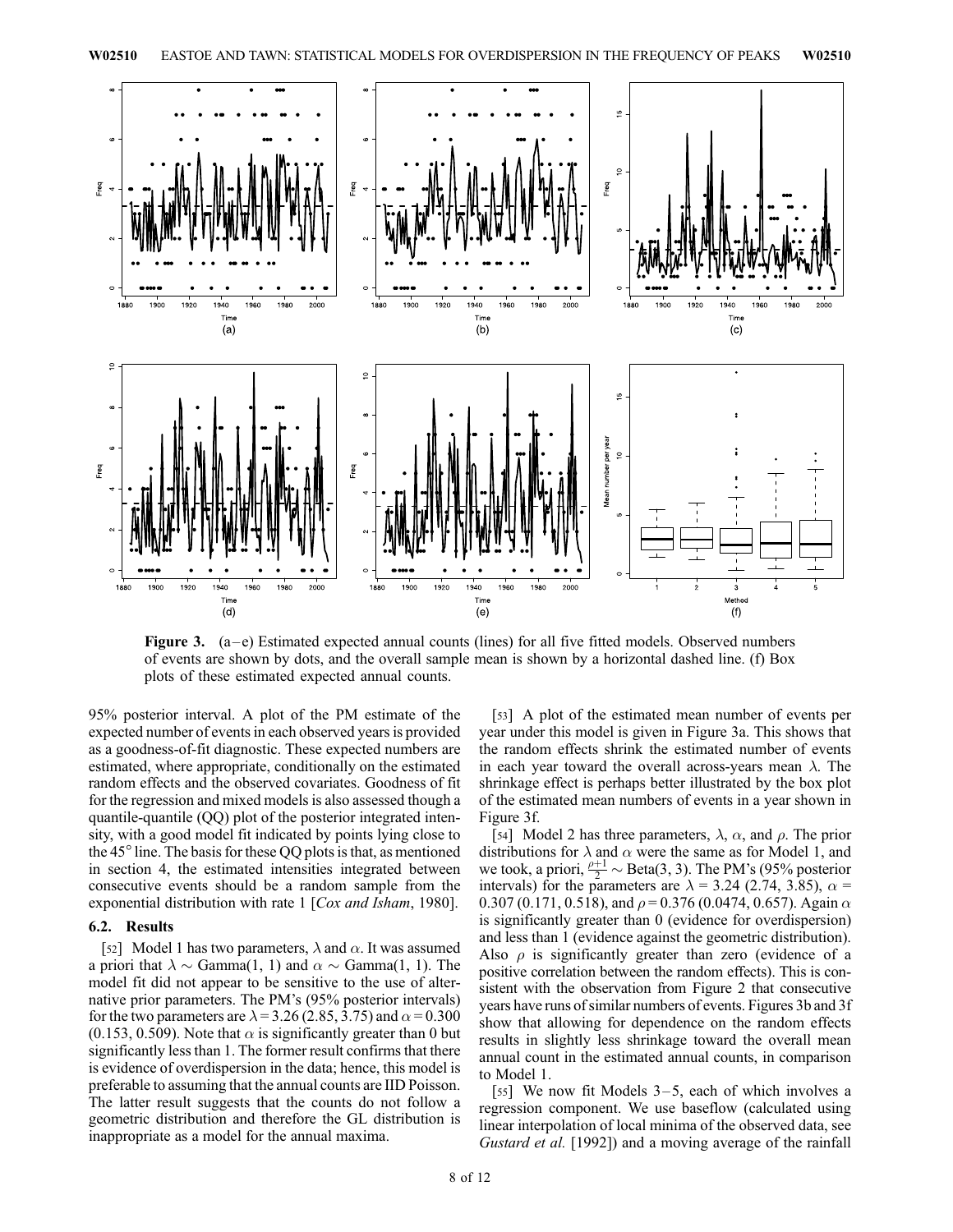**Table 2.** Estimates of Regression Coefficients for Models  $3-5^a$ 

| Covariate           | Model 3 | Model 4                                                  | Model 5        |
|---------------------|---------|----------------------------------------------------------|----------------|
| Intercept           | $-6.82$ | $-725$                                                   | $-7.20$        |
|                     |         | $(-6.60, -7.06)$ $(-6.96, -7.53)$ $(-6.95, -7.41)$       |                |
| Three-month average | 0.664   | 0.793                                                    | 0.786          |
| rainfall            |         | $(0.496, 0.823)$ $(0.587, 0.984)$                        | (0.593, 0.962) |
| Baseflow            | 0.0132  | 0.0160                                                   | 0.0157         |
|                     |         | $(0.0112, 0.0150)$ $(0.0137, 0.0184)$ $(0.0134, 0.0181)$ |                |

<sup>a</sup>A log-link was used in all cases.

data introduced in section 2 (with a window of the last three months). In all models, the regression coefficients are assumed a priori to be independent with Normal(0, 1000) marginal distributions. Where appropriate, prior distributions for the random effects parameters  $\alpha$  and  $\rho$  were taken to be the same as already discussed. A log-link function was applied throughout.

[56] For all three models, Table 2 shows that the estimates of the regression coefficients are very similar. In particular, in all models the effects of both covariates are significantly above zero at the 2.5% level. This confirms that the covariates are useful in explaining some of the variability in the rate at which flood events occur. The estimates suggest that increases in both baseflow and the average rainfall over the past three months cause increases in the rate of events.

[57] For Model 4, the estimate of the random effects parameter  $\alpha$  is 0.229 (0.105, 0.389), whereas for Model 5 the random effect parameters  $\alpha$  and  $\rho$  are estimated as  $\alpha$  = 0.217 (0.109, 0.386) and  $\rho = 0.436 (-0.0682, 0.754)$ . In both models,  $\alpha$  is still significantly greater than 0, but less than 1. However, for Model 5, there is not enough evidence to suggest positive correlation between the random effects. This is probably because the significant correlation estimated in the random effects in Model 3 is now being accounted for by the covariates (rainfall and baseflow).

[58] Figures 3c-3e show plots of the estimated mean number of events in each year for Models  $3-5$ . These estimates vary considerably more from year to year than the estimates produced under Models 1 and 2. The shrinkage effect of the random effects is reduced by the additional information in the covariates. This is further illustrated in Figure 3f, which shows box plots of the estimated mean number of events per year for all fitted models. Model 3 overestimates quite considerably the mean number of events,

especially in those years in which the observed number of events was high.

[59] Figure 4 shows QQ plots of the interevent integrated intensities under each of the three process models. Models 4 and 5 appear to have a better fit than the simpler Model 3, since the points in the QQ plots lie almost exactly on a straight line under these two models. Further autocorrelation functions (not shown) of the interarrival times for these models showed them to be independent.

[60] Following these investigations, we suggest that Model 4 provides the best model for this data set. Finally, Figure 5 shows a plot of the estimated random effects under this best model. There appears to be some pattern to these estimates; in particular the random effects in the period 1960 – 1990 seem to behave differently to those in the rest of the study period. This is probably because we are missing a covariate which would explain the change in behavior between 1960 and 1990, although we are not sure what this would be.

## 7. Conclusions

[61] We have reviewed two types of model for annual counts of flood events, one based on the Poisson distribution and the other on the negative binomial distribution. It turns out that the both of these models are a consequence of the asymptotically motivated Poisson process model for the event times. The Poisson distribution is a consequence of assuming that the Poisson process is homogeneous. The negative binomial distribution is a consequence of a Poisson process in which the rate parameter is allowed to vary stochastically from year to year.

[62] A number of models have also been proposed for the process of event times. In order to incorporate the time variability in the rate parameter, these are all based on an inhomogeneous Poisson process. The simplest such model is a regression model, in which the (log of the) Poisson mean is taken to be a linear function of covariates. A more sophisticated family of models, referred to as mixed models, allows the inclusion of unobserved covariates. These are modeled as random variables and referred to as random effects. The time scale of these unobserved covariates must be specified. In this paper we have illustrated the methods using annual random effects, mostly because we are interested in obtaining improved estimates for the annual counts in order to estimate the distribution of the size of the annual maximum flood. In



Figure 4. QQ plots for integrated intensities from Models (left) 3, (middle) 4, and (right) 5.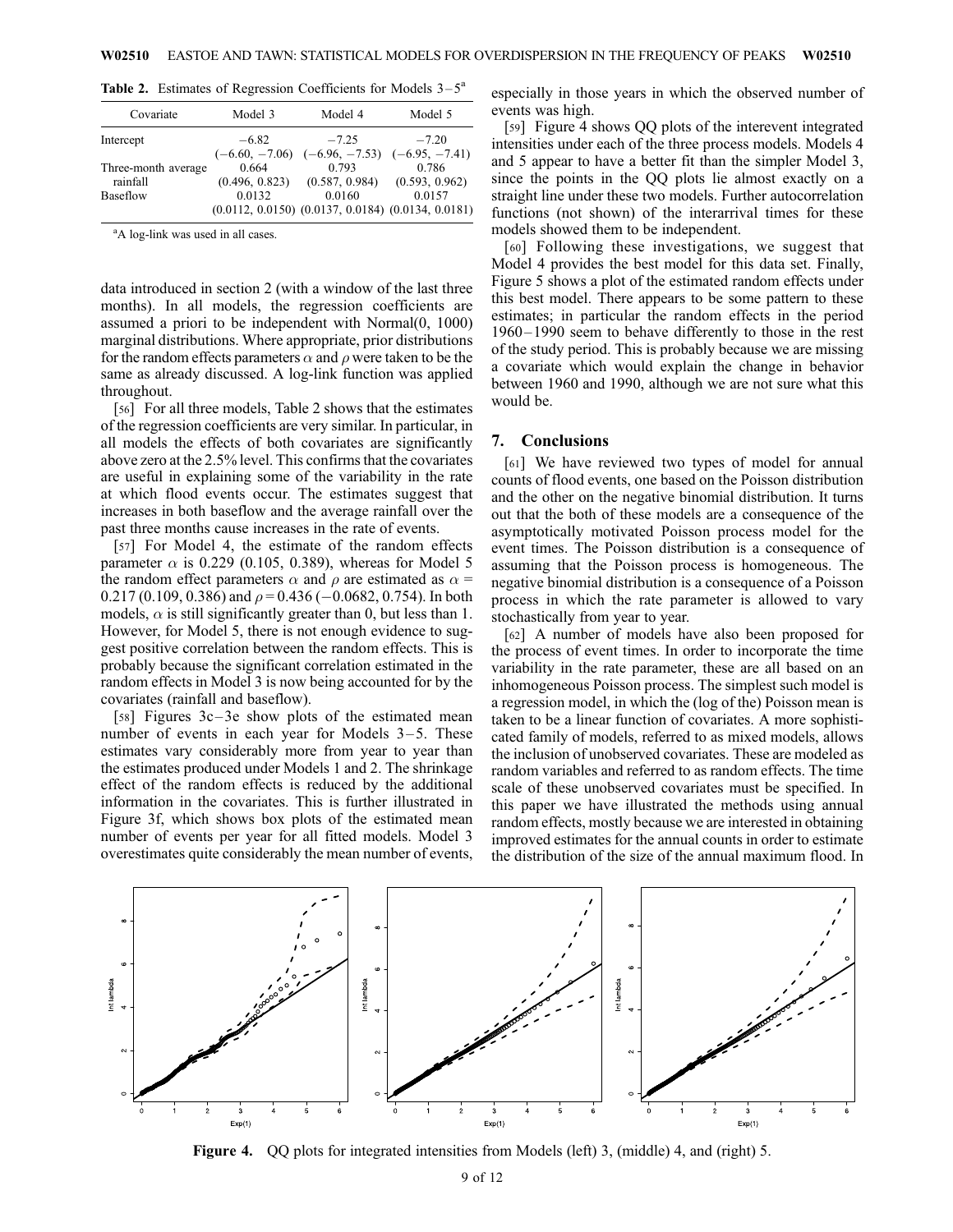

Figure 5. Plot of estimated random effects from Model 4. Circles show pointwise PMs and lines pointwise 95% posterior intervals.

theory, random effects can be included at multiple time scales, within the same model.

[63] The negative binomial model is a special case of the mixed model with IID random effects and no covariates. We have also suggested that it might be beneficial to allow yearto-year dependence in the random effects. This has a similar effect on the random effects as a nonparametric smoother, but has the benefit that it can be used for prediction.

[64] The various models have been illustrated by a case study using data from the River Thames at Kingston. Catchment averaged precipitation was unavailable for the duration of the series and so baseflow and a three-month average point rainfall were used as covariates. Parameter estimates, estimated annual counts, and QQ plots of integrated intensities were used to compare the fit of five models. Evidence was found of a significant positive relationship between both covariates and the rate at which flood events were observed to occur. From the estimates of  $\alpha$ , there was evidence to support the inclusion of random effects and against the use of the geometric distribution for  $N_i$ . The estimates of  $\rho$  provided evidence of a first-order dependence structure in the random effects only when covariates were not included in the model. The mixed model with independent random effects was selected as the best model for the data, although it was noted that an extra covariate might be necessary to explain a change in the behavior of the estimate random effects after 1960.

[65] A natural extension of this work would be to use similar techniques to model the sizes of the event flow peaks. As noted in section 2 while the sizes of the event peaks appear to be independent, at least in the case study shown here, this does not imply that they are identically distributed. Additional information and predictive power could be gained by allowing random effects for size and rate of events to be dependent. This seems a reasonable step given that the rate and size of events are determined by similar covariates (for example, intensity and duration of rainfall and soil conditions).

## Appendix A

### A1. Derivation of the GEV Distribution

[66] The derivation of the implied distribution for the annual maximum under the Poisson model for annual counts of equation (1) is as follows. For  $x > u$ ,

$$
G(x) = \Pr[M_i \le x]
$$
  
\n
$$
= \sum_{n=0}^{\infty} \Pr[M_i \le x | N_i = n] \Pr[N_i = n]
$$
  
\n
$$
= \sum_{n=0}^{\infty} \left( \prod_{j=1}^{n} \Pr[Y_{ij} \le x | Y_{ij} > u] \right) \Pr[N_i = n]
$$
  
\n
$$
= \sum_{n=0}^{\infty} \Pr[Y_{i1} \le x | Y_{i1} > u]^n \Pr[N_i = n]
$$
  
\n
$$
= \sum_{n=0}^{\infty} \left( 1 - \left[ 1 + \xi \left( \frac{x - u}{\psi} \right) \right]_{+}^{-1/\xi} \right) \frac{\exp\{-\lambda\} \lambda^n}{n!}
$$
  
\n
$$
= \left\{ \exp\left\{-\left[ 1 + \xi \left( \frac{x - u - \psi(\lambda^{\xi} - 1)/\xi}{\psi \lambda^{\xi}} \right) \right] \right\}^{-1/\xi} \right\} \text{ if } \xi \ne 0,
$$
  
\n
$$
\exp\left\{-\exp\left[ -\left( \frac{x - u - \psi \log \lambda}{\psi} \right) \right] \right\} \text{ if } \xi = 0.
$$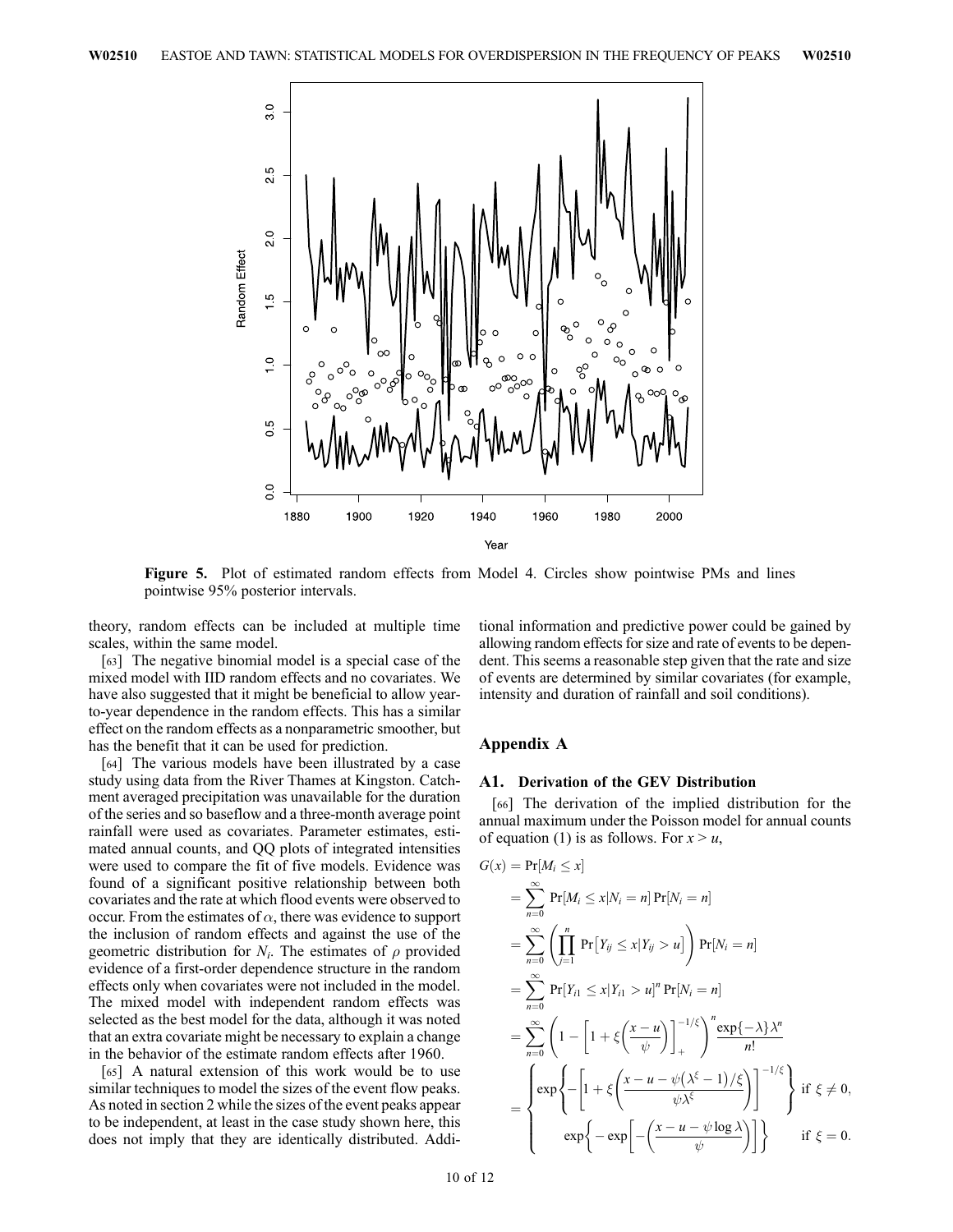The idea here is to average overall possible values for the annual number of events  $N_i$ . To get from the first to the second line, note that if the annual maximum  $M_i$  is below the level x, then all the event peaks  $Y_{ij}$  j = 1, ..., *n* must also fall below this level and are also independent. The third line is a simplification of the second line under the assumption that the size of the event peaks is identically distributed. The fourth line uses the assumed distributions (GP for event peak sizes and Poisson for annual counts). To get the final result merely requires algebraic manipulation.

#### A2. Derivation of the Extended GL Distribution

[67] The derivation of the implied distribution for the annual maximum under the negative binomial model for the annual counts of equation (3) follows in a similar manner (some steps are therefore omitted). Let  $p = 1/(1 + \lambda \alpha)$  and  $r = 1/\alpha$ , then

$$
H_r(x) = \Pr[M_i \le x]
$$
  
= 
$$
\sum_{n=0}^{\infty} \left( 1 - \left[ 1 + \xi \left( \frac{x - u}{\psi} \right) \right]_+^{-1/\xi} \right)^n \frac{\Gamma(r + n)}{\Gamma(r) n!} p^r (1 - p)^n
$$
  
= 
$$
\left\{ p^r \left\{ 1 - (1 - p) \left( 1 - \left[ 1 + \xi \left( \frac{x - u}{\psi} \right) \right]^{-1/\xi} \right) \right\}^{-r} \text{ if } \xi \neq 0,
$$
  

$$
p^r \left\{ 1 - (1 - p) \left( 1 - \exp \left( -\frac{x - u}{\psi} \right) \right) \right\}^{-r} \text{ if } \xi = 0.
$$

## A3. Mathematical Description of the Autoregressive Process

[68] The first-order autoregressive process used to model year-to-year dependence in the random effects is defined as follows. Take  $Z_1 \sim \text{Normal}(0, 1)$  and then for  $i = 2, \ldots, k$ ,

$$
Z_i = \rho Z_{i-1} + \epsilon_i
$$
, where  $\epsilon_i \sim \text{Normal}(0, 1 - \rho^2)$ ,

where the residual series  $\{\epsilon_i\}$  is independent and  $-1 \leq \rho \leq 1$ is a correlation coefficient. The marginal distribution of this process is standard normal, that is  $Z_i \sim \text{Normal}(0, 1)$  for  $i = 1, \ldots, k$ . To transform this process to have the required Gamma( $1/\alpha$ ,  $1/\alpha$ ) marginal distributions the probability integral transform is used, so that  $\gamma_i = F^{-1}[\Phi(Z_i)],$  where  $\Phi(\cdot)$  is the standard normal distribution function and  $F^{-1}(\cdot)$  is the inverse of the Gamma $(1/\alpha, 1/\alpha)$  distribution function.

[69] The vector of random effects  $\gamma = (\gamma_1, \ldots, \gamma_k)$  therefore has a joint distribution function which depends on both the dispersion parameter  $\alpha$  and the dependence parameter  $\rho$ ,

$$
f_{\gamma}(\gamma|\alpha,\rho) = \frac{1}{(2\pi)^{k/2}|\Sigma|^{1/2}} \cdot \exp\left\{-\frac{1}{2}\Phi^{-1}(F(\gamma|\alpha))'\Sigma^{-1}\Phi^{-1}[F(\gamma|\alpha)]\right\}
$$

$$
\cdot \prod_{i=1}^{k} \frac{f(\gamma_i|\alpha)}{\phi(\Phi^{-1}[F(\gamma_i|\alpha)])},
$$

where  $f(\cdot)$  and  $F(\cdot)$  are the density and distribution functions associated with the Gamma $(1/\alpha, 1/\alpha)$  distribution and  $\Sigma$  is the covariance matrix with  $(i, j)$ th entry  $\rho^{|i-j|}$ . The final product in the density function  $f_{\gamma}(\cdot)$  comes from the Jacobian term due to

the change of variables from **Z** to  $\gamma$ . For the likelihood, it turns out that it is sufficient to write the joint distribution for  $\gamma$ as the product of the conditional distributions  $f(\gamma_i|\gamma_{i-1}, \alpha, \rho)$ and the marginal distribution  $f(\gamma_1|\alpha)$ ; therefore, only the bivariate analog of the above distribution is required.

[70] Acknowledgments. This work was carried out as part of the NERC FREE project ''A data-driven exploratory study of extreme events based on joint probability analysis'' (grant number NE/F001118/1). The authors are grateful for useful discussions and advice from Cecilia Svensson, David Jones, Thomas Kjeldsen and Lisa Stewart at the Centre for Ecology and Hydrology, Wallingford. They also thank the anonymous referees for suggestions which led to a considerable improvement in the presentation of the paper.

## References

- Breslow, N. E., and D. G. Clayton (1993), Approximate inference in generalized linear mixed models, J. Am. Stat. Assoc., 88, 9-25.
- Chavez-Demoulin, V., and A. C. Davison (2005), Generalized additive modelling of sample extremes, Appl. Stat., 54, 207 – 222.
- Chib, S., and I. Jeliazkov (2001), Marginal likelihood from the Metropolis-Hastings output, *J. Am. Stat. Assoc.*, 96, 270-281.
- Coles, S. G., and J. A. Tawn (1996), A Bayesian analysis of extreme rainfall data, Appl. Stat., 45, 463-478.
- Cox, D. R., and V. Isham (1980), Point Processes, Chapman and Hall, London. Cunderlik, J. M., and D. H. Burn (2003), Non-stationary pooled flood frequency analysis, *J. Hydrol.*, 276, 210-223.
- Davison, A. C., and R. L. Smith (1990), Models for exceedances over high thresholds (with discussion), J. R. Stat. Soc., Ser. B, 52, 393-442.
- Engeland, K., H. Hisdal, and A. Frigessi (2004), Practical extreme value modelling of hydrological floods and droughts: a case study, Extremes, 7,  $5 - 30.$
- Gamerman, D., and H. F. Lopes (2006), Markov Chain Monte Carlo, 2nd ed., CRC Press, Boca Raton, Fla.
- Gelman, A., J. B. Carlin, H. S. Stern, and D. B. Rubin (2004), Bayesian Data Analysis, 2nd ed., Chapman and Hall, London.
- Gilks, W. R., S. Richardson, and D. J. Spiegelhalter (1996), Markov Chain Monte Carlo in Practice, Chapman and Hall, London.
- Green, P. J. (1995), Reversible jump Markov chain Monte Carlo computation and Bayesian model determination, *Biometrika*, 82, 711-732.
- Greenwood, J. A., J. M. Landwehr, N. C. Matalas, and J. R. Wallis (1979), Probability weighted moments: definition and relation to parameters of several distributions expressible in inverse form, Water Resour. Res., 15, 1049 – 1054.
- Gustard, A., A. Bullock, and J. M. Dixon (1992), Low flow estimation in the United Kingdom, Rep. 108, Inst. of Hydrol, Wallingford, UK.
- Karlis, D., and E. Xekalaki (2000), A simulation comparison of several procedures for testing the Poisson assumption, Statistician, 49, 355 – 382. Kass, R. E., and A. E. Raftery (1995), Bayes factors, J. Am. Stat. Assoc., 90,
- 773 795.
- Katz, R. W., M. B. Parlange, and P. Naveau (2002), Statistics of extremes in hydrology, Adv. Water Res., 25, 1287 – 1304.
- Kingman, J. F. C. (1993), Poisson Processes, Oxford Univ. Press, New York.
- Lang, M. (1999), Theoretical discussion and Monte Carlo simulations for a negative binomial process paradox, Stochastic Environ. Res. Risk Assess., 13, 183-200.
- Lang, M., B. M. J. T.Ouarda, and B. Bobée (1999), Towards operational guidelines for over-threshold modelling, J. Hydrol., 225, 103-117.
- Leadbetter, M. R. (1991), On a basis for ''Peaks over Threshold'' modeling, Stat. Probab. Lett., 12, 357 – 362.
- Leadbetter, M. R., G. Lindgren, and H. Rootzén (1983), Extremes and Related Properties of Random Sequences and Processes, Springer-Verlag, New York.
- McCullagh, P., and J. A. Nelder (1989), Generalized Linear Models, 2nd ed., Chapman and Hall, London.
- Mudelsee, M., M. Boröngen, G. Tetzlaff, and U. Grünewald (2003), No upward trends in the occurrence of extreme floods in central Europe, Nature, 425, 166-169.
- Prudhomme, C., D. Jakob, and C. Svensson (2003), Uncertainty and climate change impact on the flood regime of small UK catchments, *J. Hydrol.*,  $277, 1 - 23.$
- Poortema, K. (1999), On modelling overdispersion of counts, Stat. Neerlandica, 53,  $5-20$ .